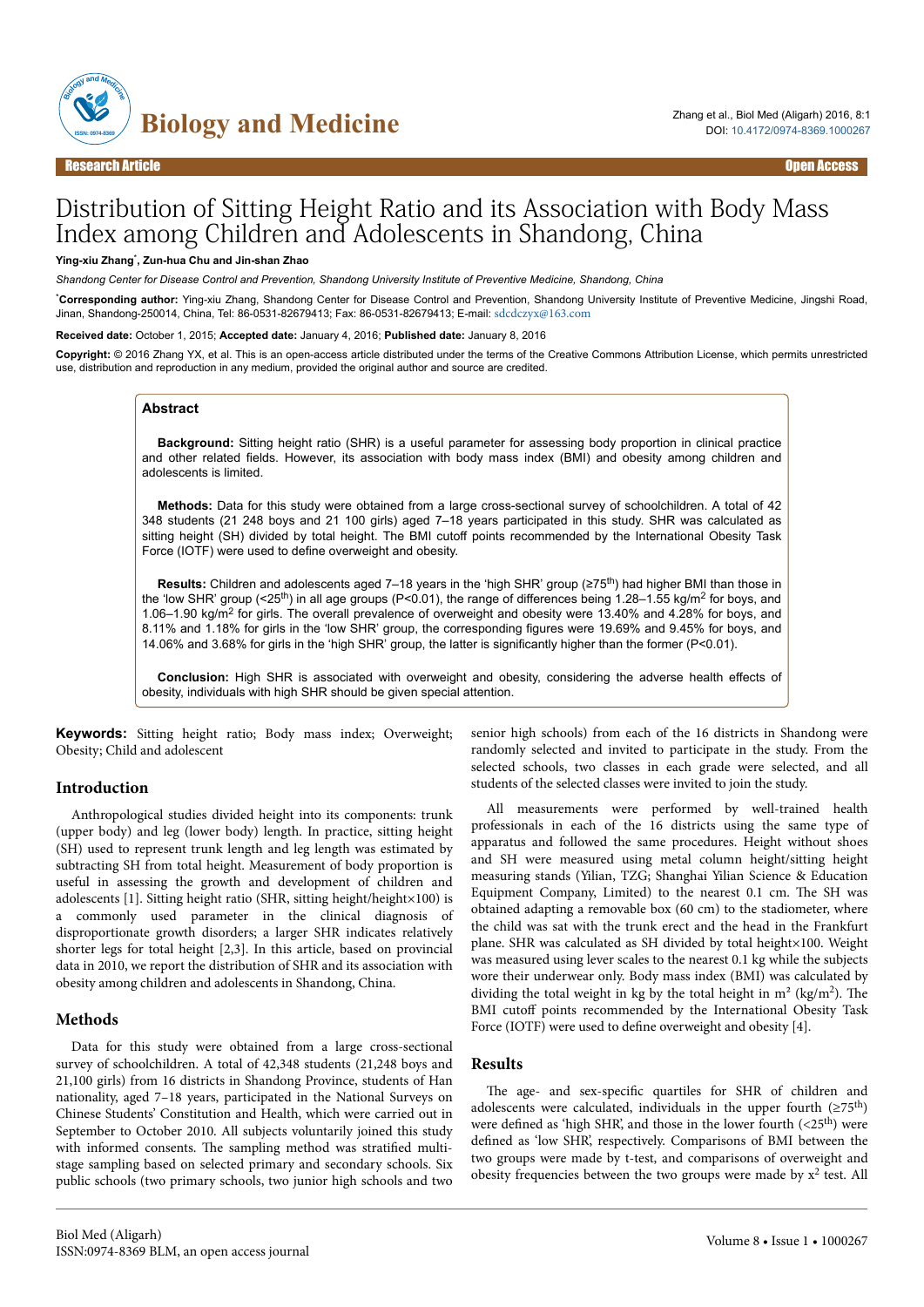# Page 2 of 3

| Age/<br>years  | <b>Boys</b> |                  |                  |                  |                  |                  |                  |  | Girls |                               |                  |                  |                  |                  |                  |
|----------------|-------------|------------------|------------------|------------------|------------------|------------------|------------------|--|-------|-------------------------------|------------------|------------------|------------------|------------------|------------------|
|                | n           | Mean $±$ SD      | 15 <sup>th</sup> | 25 <sup>th</sup> | 50 <sup>th</sup> | 75 <sup>th</sup> | 85 <sup>th</sup> |  | n.    | Mean $±$ SD                   | 15 <sup>th</sup> | 25 <sup>th</sup> | 50 <sup>th</sup> | 75 <sup>th</sup> | 85 <sup>th</sup> |
| $\overline{7}$ | 1755        | $54.60 \pm 1.94$ | 53.08            | 53.7             | 54.6             | 55.46            | 55.9             |  | 1790  | $54.90 \pm 2.35$              | 53.3             | 54               | 55               | 56               | 56               |
| 8              | 1901        | $53.77 \pm 1.82$ | 52.31            | 52.9             | 53.9             | 54.86            | 55.2             |  | 1819  | $53.96 \pm 1.69$ <sup>*</sup> | 52.7             | 53               | 54               | 55               | 55               |
| 9              | 1742        | $53.25 \pm 2.58$ | 51.82            | 52.5             | 53.4             | 54.42            | 55               |  | 1822  | $53.49 \pm 1.87$              | 52.1             | 53               | 54               | 54               | 55               |
| 10             | 1809        | $52.87 \pm 2.41$ | 51.45            | 52.1             | 53               | 53.82            | 54.3             |  | 1824  | $53.19 \pm 1.97$              | 51.8             | 52               | 53               | 54               | 55               |
| 11             | 1796        | $52.50 \pm 3.31$ | 51.19            | 51.8             | 52.7             | 53.74            | 54.2             |  | 1757  | $53.04 \pm 1.93$ <sup>*</sup> | 51.7             | 52               | 53               | 54               | 55               |
| 12             | 1782        | $52.26 \pm 2.04$ | 50.6             | 51.4             | 52.4             | 53.32            | 53.8             |  | 1721  | $53.06 \pm 2.02^*$            | 51.6             | 52               | 53               | 54               | 55               |
| 13             | 1762        | $52.18 \pm 3.17$ | 50.71            | 51.4             | 52.3             | 53.24            | 53.8             |  | 1761  | $53.15 \pm 2.24$ <sup>*</sup> | 51.8             | 52               | 53               | 54               | 55               |
| 14             | 1672        | $52.40 \pm 2.15$ | 51.08            | 51.6             | 52.6             | 53.42            | 53.9             |  | 1706  | $53.39 \pm 2.04$ <sup>*</sup> | 52               | 53               | 54               | 55               | 55               |
| 15             | 1811        | $52.66 \pm 2.05$ | 51.17            | 51.8             | 52.8             | 53.77            | 54.3             |  | 1782  | $53.52 \pm 1.90^{\circ}$      | 52.1             | 53               | 54               | 55               | 55               |
| 16             | 1718        | $52.85 \pm 1.74$ | 51.42            | 52               | 53               | 53.86            | 54.3             |  | 1681  | $53.56 \pm 2.51$              | 52.2             | 53               | 54               | 55               | 55               |
| 17             | 1737        | $52.95 \pm 2.52$ | 51.39            | 52               | 53.2             | 54.02            | 54.5             |  | 1725  | $53.59 \pm 1.80^*$            | 52.6             | 53               | 54               | 55               | 55               |
| 18             | 1763        | $53.01 \pm 2.51$ | 51.66            | 52.4             | 53.4             | 54.23            | 54.8             |  | 1712  | $53.61 \pm 2.92$ <sup>*</sup> | 52.4             | 53               | 54               | 55               | 55               |

analyses were performed with the statistical package SPSS/PC + version 11.5.

Table 1: Mean, standard deviations (SD) and percentile values for SHR of Shandong Chinese children by sex and age.

 $*$ Significant difference between boys and girls (p<0.01).

The mean, SD and percentile values of SHR in the sample are shown in Table 1. Girls had higher SHR than boys in all age groups (7–18 years). The 50<sup>th</sup> percentiles of SHR declined from 7 years to 11 years in girls and 13 years in boys, and then increased slightly until 18 years in both boys and girls. The 50<sup>th</sup> percentiles of SHR changed from 54.75 in girls and 54.60 in boys, at 7 years old, to their lowest values of 53.15 in girls (aged 11 years) and 52.34 (aged 13 years) in boys, and then rose to 54.00 in girls and 53.37 in boys at 18 years old.



Children and adolescents aged 7–18 years in the 'high SHR' group  $(\geq 75^{\text{th}})$  had higher BMI than those in the 'low SHR' group (<25<sup>th</sup>) in all age groups (P<0.01), the range of differences being  $1.28-1.55$  kg/m<sup>2</sup> for boys, and  $1.06-1.90$  kg/m<sup>2</sup> for girls (Figure 1).



The overall prevalence of overweight and obesity were 13.40% and 4.28% for boys, and 8.11% and 1.18% for girls in the 'low SHR' group, the corresponding figures were 19.69% and 9.45% for boys, and 14.06%